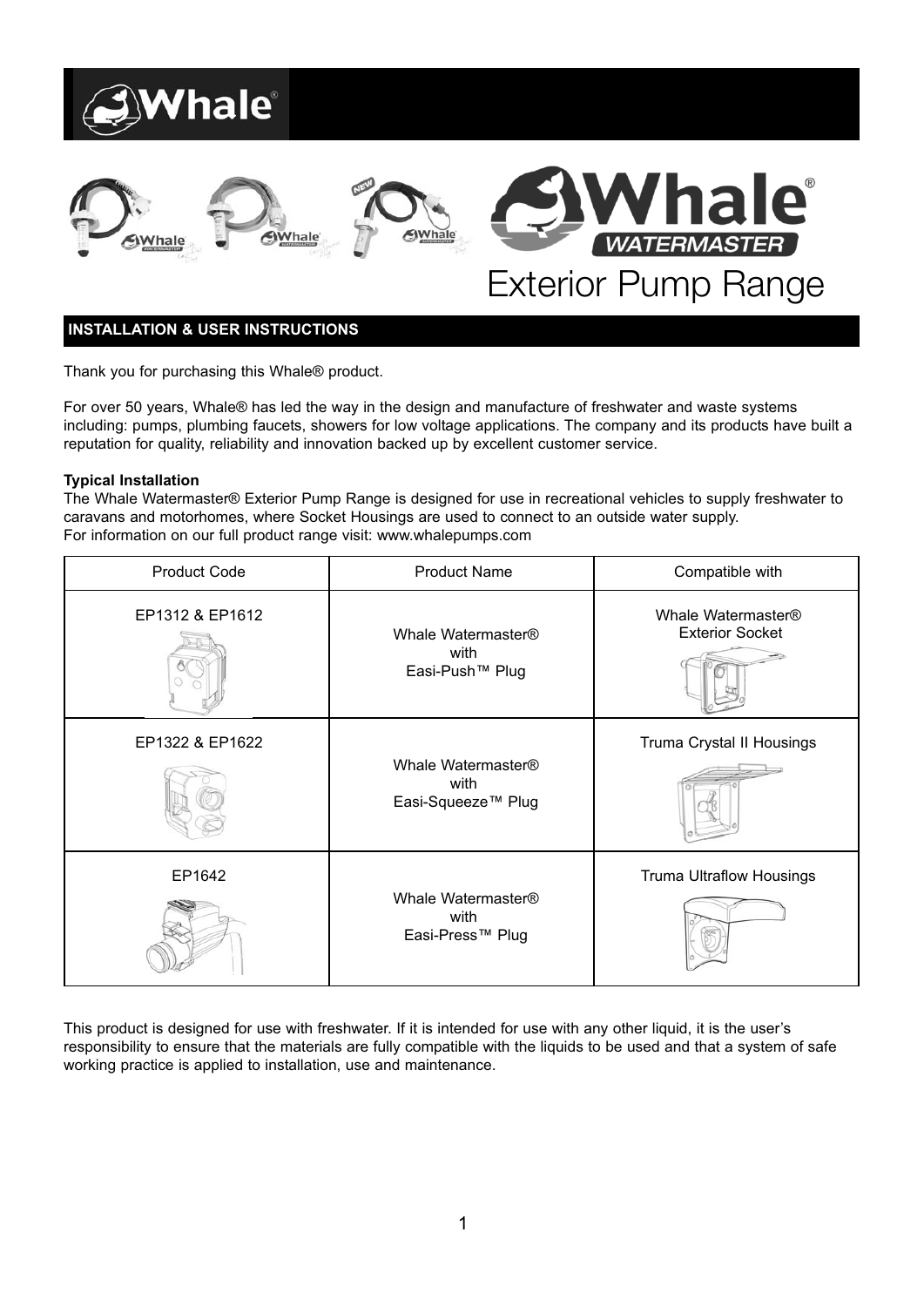# **SPECIFICATION**

| <b>Product Codes</b>                  | EP1312, EP1322                                                                                                                                                                     |                                                | EP1612, EP1622, EP1642                                                                                                                                                                                                                                                                                                                                                                   |                                                                                                            |
|---------------------------------------|------------------------------------------------------------------------------------------------------------------------------------------------------------------------------------|------------------------------------------------|------------------------------------------------------------------------------------------------------------------------------------------------------------------------------------------------------------------------------------------------------------------------------------------------------------------------------------------------------------------------------------------|------------------------------------------------------------------------------------------------------------|
| Voltage                               | Voltage range 9.5V d.c. to 14.5V d.c.                                                                                                                                              |                                                | Voltage range 9.5V d.c. to 14.5V d.c.                                                                                                                                                                                                                                                                                                                                                    |                                                                                                            |
| <b>Nominal Current</b>                | Operating 3.5 - 3.8 Amps                                                                                                                                                           |                                                | Operating 3.5 - 3.8 Amps                                                                                                                                                                                                                                                                                                                                                                 |                                                                                                            |
| Recommended Fuse Size                 | 5 Amp automotive                                                                                                                                                                   |                                                | 5 Amp automotive                                                                                                                                                                                                                                                                                                                                                                         |                                                                                                            |
| Weight                                | 0.5kg                                                                                                                                                                              |                                                | 0.5kg                                                                                                                                                                                                                                                                                                                                                                                    |                                                                                                            |
| <b>Materials</b>                      | Pump Body: ABS Seals: Nitrile®<br>Strainer: Polypropylene Impeller:<br>Stainless Steel Cable: PVC, Grease<br>Seal: Nitrile®<br>Wire: PVC insulated copper, Hose:<br>PVC, Plug: PBT |                                                | EP1612, EP1622<br>Pump Body: ABS Seals: Nitrile®<br>Strainer: Polypropylene Impeller:<br>Unfilled PP Cable: PVC, Grease Seal:<br>Nitrile® Wire: PVC insulated copper,<br>Hose: PVC, Plug: PBT<br>EP1642<br>Pump Body: ABS Seals: Nitrile®<br>Strainer: Polypropylene<br>Impeller: Unfilled PP Cable: PVC,<br>Grease Seal: Nitrile® Wire: PVC insu-<br>lated copper, Hose: PVC, Plug: ABS |                                                                                                            |
| Accessories<br>(Available seperately) | WF1230 - Aquasource Clear In-line<br>Water Filter - fits in pipework to<br>remove nasty taster and smells.                                                                         |                                                |                                                                                                                                                                                                                                                                                                                                                                                          | WF1230 - Aquasource Clear In-line<br>Water Filter - fits in pipework to<br>remove nasty tastes and smells. |
| Service Kits                          | GP1352 - Replacement Submersible<br>Premium Pump                                                                                                                                   |                                                | High Flow Pump                                                                                                                                                                                                                                                                                                                                                                           | GP1652 - Replacement Submersible                                                                           |
| Performance Data                      | Height                                                                                                                                                                             | Flow Rate Per Minute /<br><b>Current Draw:</b> | Height                                                                                                                                                                                                                                                                                                                                                                                   | Flow Rate Per Minute /<br>Current Draw:                                                                    |
|                                       | 0 m(0ft)                                                                                                                                                                           | 13.2 ltrs / 3.6 amps                           | $0 \text{ m}$ (Oft)                                                                                                                                                                                                                                                                                                                                                                      | 15.8 ltrs / 3.8 amps                                                                                       |
|                                       | 1 m (3ft)                                                                                                                                                                          | 11.75 ltrs / 3.3 amps                          | 1 m $(3ft)$                                                                                                                                                                                                                                                                                                                                                                              | 14.8 ltrs / 3.7 amps                                                                                       |
|                                       | 3 m (9ft)                                                                                                                                                                          | 9.75 ltrs / 2.9 amps                           | 3 m (9ft)                                                                                                                                                                                                                                                                                                                                                                                | 12.8 ltrs / 3.5 amps                                                                                       |
| Operating Temperature Range           | 3°C to 40°C                                                                                                                                                                        |                                                | 3°C to 40°C                                                                                                                                                                                                                                                                                                                                                                              |                                                                                                            |
| Storage Temperature Range             | $-30^{\circ}$ C to 60 $^{\circ}$ C                                                                                                                                                 |                                                | -30°C to 60°C                                                                                                                                                                                                                                                                                                                                                                            |                                                                                                            |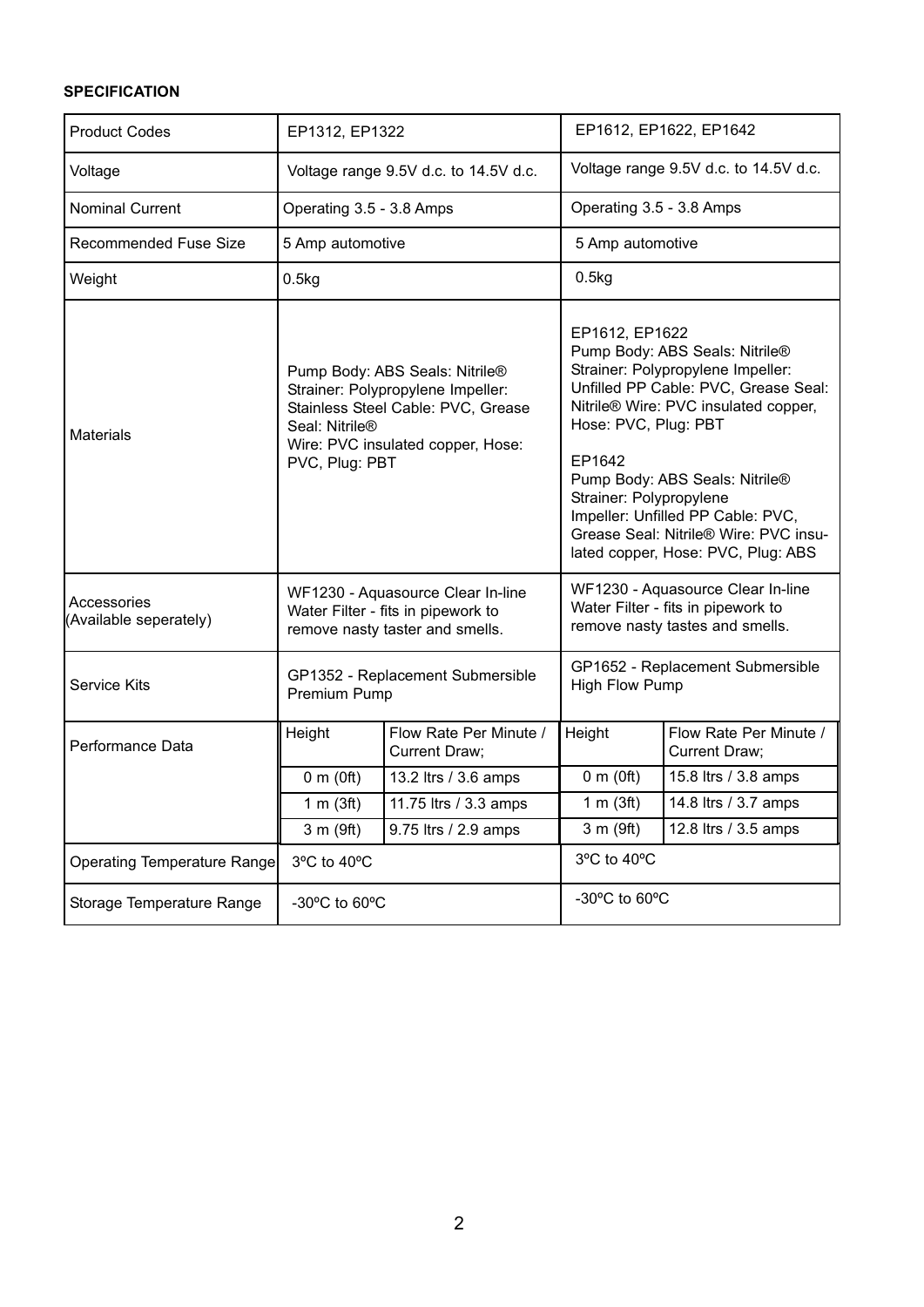#### **CONTENTS**

| 1.  | <b>Principles of Operation</b>                      |
|-----|-----------------------------------------------------|
| 2.  | Application                                         |
| 3.  | Warnings                                            |
| 4.  | Parts List                                          |
| 5.  | <b>Optional Extras</b>                              |
| 6.  | Installation                                        |
| 7.  | Instructions for Use                                |
| 8.  | Maintenance                                         |
| 9.  | Helpful Hints                                       |
| 10. | Trouble Shooting                                    |
| 11. | Winterising                                         |
| 12. | Service Support Details                             |
| 13. | EU Declaration of Conformity, Standards & Approvals |
| 14. | Patents and Trademarks                              |
| 15. | <b>Warranty Statement</b>                           |

# **LIST OF IMAGES**

- Fig. 1 Connecting EP1612 & EP1312 to Whale Watermaster Socket
- Fig. 2 Connecting EP1622 & EP1322 to Truma Crystal II Socket
- Fig. 3 Connecting EP1642 to Truma Ultraflow Socket
- Fig. 4 Securing EP1612 & EP1312 plug
- Fig. 5 Securing EP1622 & EP1322 plug
- Fig. 6 Securing EP1642 plug
- Fig. 7 Removing EP1612 & EP1312 plug
- Fig. 8 Removing EP1622 & EP1322 plug
- Fig. 9 Removing EP1642 plug
- Fig. 10 When filling the water container EP1612
- Fig. 11 When filling the water container EP1642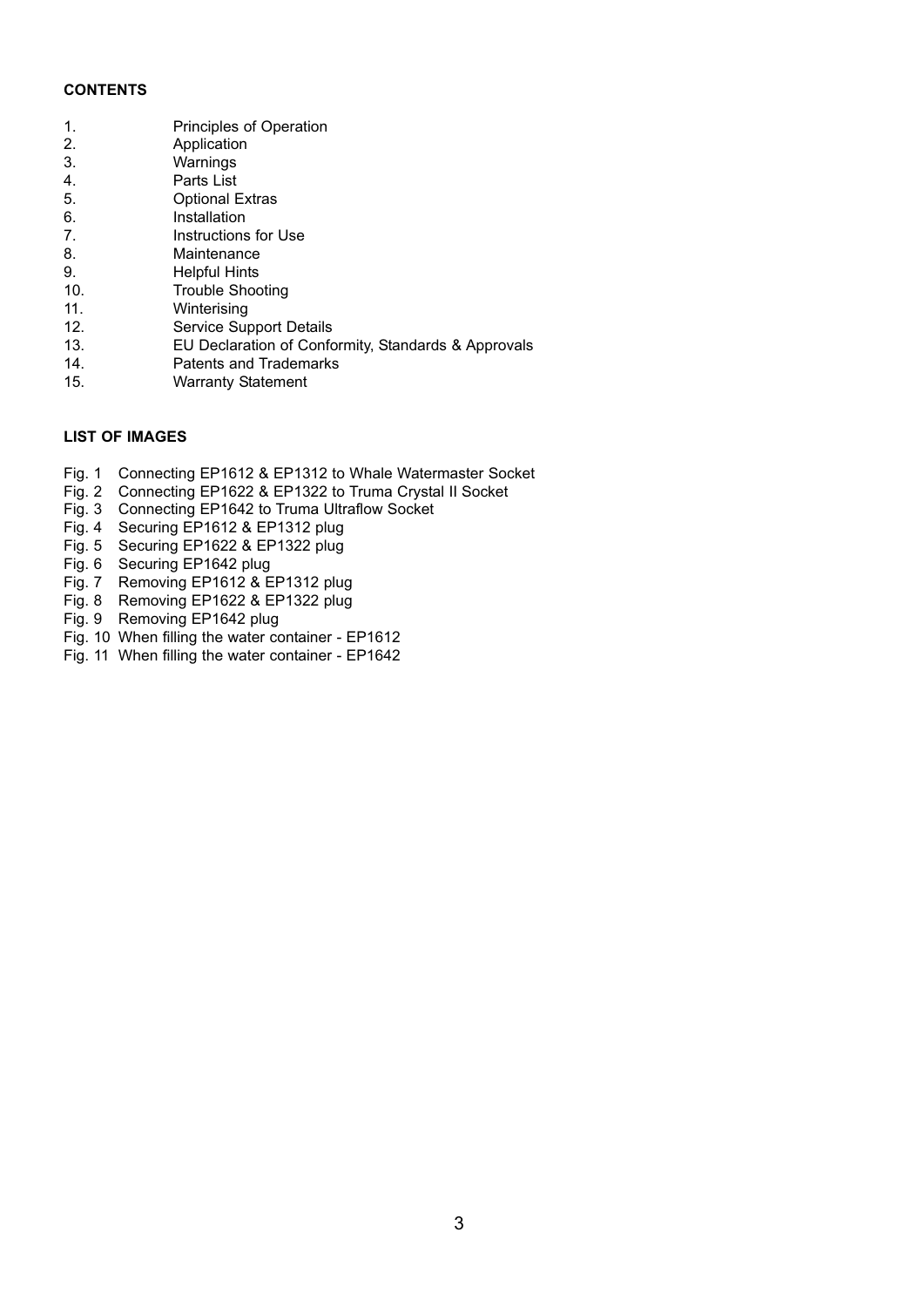# **1. PRINCIPLES OF OPERATION**

The Whale Watermaster® Exterior Pump Range allows an easy, secure connection between various socket housings and an external water source.All models come with an uniquely designed plug, an extra flexible hose, a high quality dust cover, safety strainer and narrow pump design. The Watermaster with Easi-Push™ Plug also comes with a built in hose holder. The Watermaster with Easi-Press™ Plug comes with a built in hose holder and a protective plug cover.

#### **To the Fitter:**

Check that the product is suitable for the intended application, follow these installation instructions and ensure all relevant personnel read the points listed below. Also ensure that these operating instructions are passed on to the end user.

#### **To the User:**

Please read the following carefully before installation

- Keep O-rings well lubricated to make the connection/removal of the plug to socket easier. Use a water based lubricant such as silicone grease. PLEASE NOTE: DO NOT USE VASELINE TO LUBRICATE O-RINGS.
- Use protective cap cover to keep end clean and lubricated.
- Do not pull on locking plate when removing the handset from the socket.
- Clean contact strips often.
- Do not run pump constantly for more than 15 minutes
- Use hose holder to keep the pump off the ground when refilling water container.
- Drop pump into water container and shake to expel an air before inserting the plug into the socket.

# **2. APPLICATION**

Please note that the Whale Watermaster Exterior Pump Range is designed to work with the sockets listed as compatible and a Whale Submersible Pump.

# **3. WARNINGS**

- This product is not designed for any other purpose than supplying water to a caravan or other recreational vehicle system.
	- Always disconnect power sources before installing or making connections.
	- With all applications it is important that a system of safe working practice is applied to installation, use and maintenance.
	- **Do not** use the pump in water temperatures above 40ºC (100ºF).
	- It is best to stand the pump vertically in the tank.
	- Drop pump into water container and shake to expel an air before inserting the plug into the socket.

Do not use pump for other purposes other than stated in this document. Please note performance may vary depending on the plumbing system and restrictions on outlets in your caravan.

Suitable for freshwater only.

Contact the Whale® technical helpline (028 9127 0531) for additional advice on this product or its installation.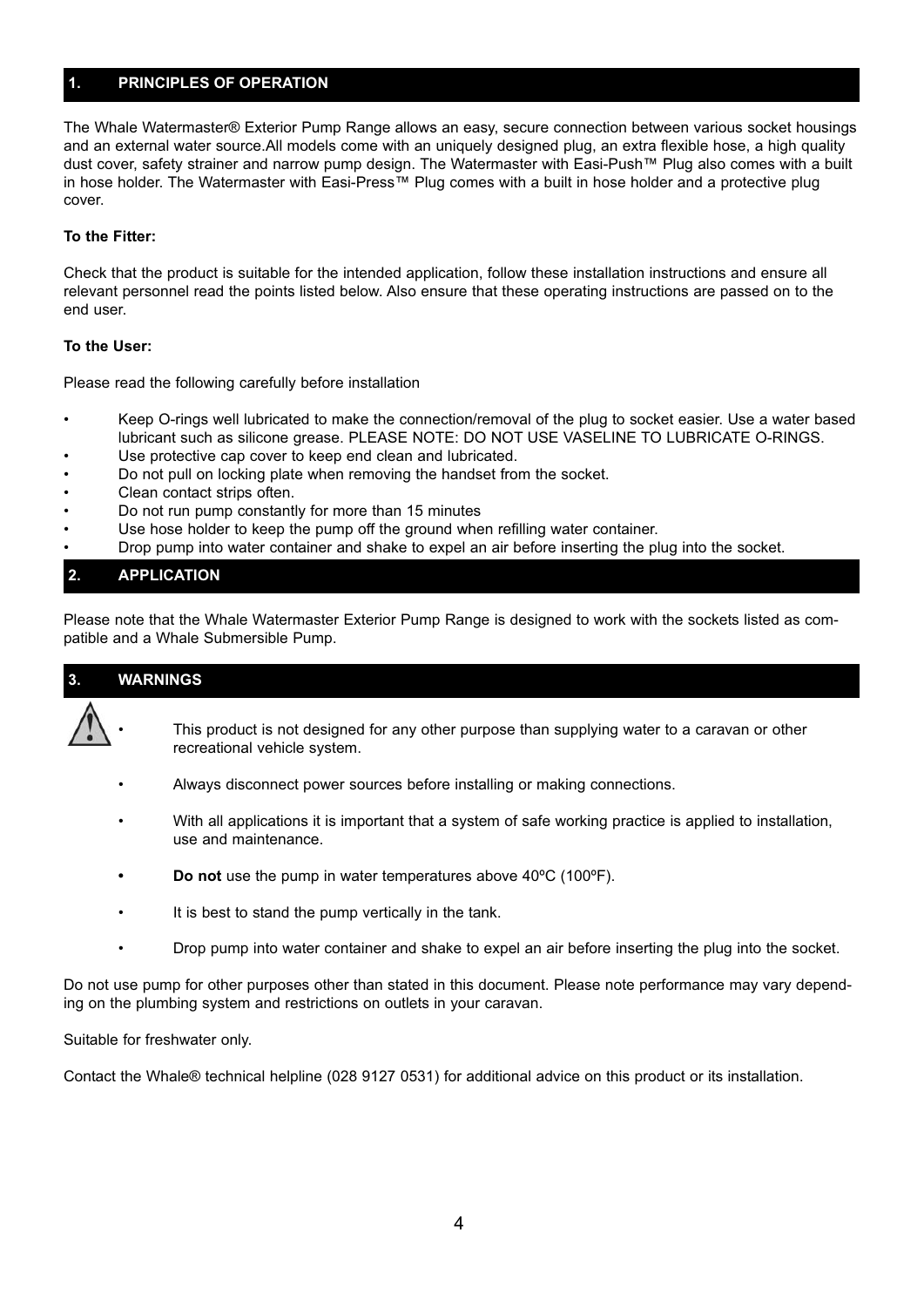# **4. PARTS LIST**

| EP1612 | Otv 1 | Whale Watermaster® with Easi-Push™ plug and 12V d.c. Premium Pump      |
|--------|-------|------------------------------------------------------------------------|
| EP1312 | Qtv 1 | Whale Watermaster® with Easi-Squeeze™ plug and 12V d.c. Premium Pump   |
| EP1622 | Otv 1 | Whale Watermaster® with Easi-Push™ plug and 12V d.c. High Flow Pump    |
| EP1322 | Otv 1 | Whale Watermaster® with Easi-Squeeze™ plug and 12V d.c. High Flow Pump |
| EP1642 | Otv 1 | Whale Watermaster® with Easi-Press™ plug and 12V d.c. High Flow Pump   |

# **5. OPTIONAL EXTRAS**

• No extra parts are required to complete the system

• You can replace your Watermaster® submersible pump; GP1352 Premium (For models EP1312, EP1322) GP1652 High Flow (For models EP1612, EP1622, EP1642)

# **6. INSTALLATION**

Please note - The manufacturer cannot be held responsible for claims arising from incorrect installation, unauthorised modification or misuse of this product.

Ensure that the system is fully drained before starting the installation. To do this open and close all outlets to expell water and air.

To connect the submersible pump;

Please check that the submersible pump can reach the bottom of the water container and that there is access to the back of the socket.

Connect plug as shown below.

Step One



mnn **LARR** 



Step Two

Ensure the socket lid is locked in place. Ensure the tabs are secured. Ensure the catch is secure.





Fig.  $5\overline{5}$ 

You will hear a click.

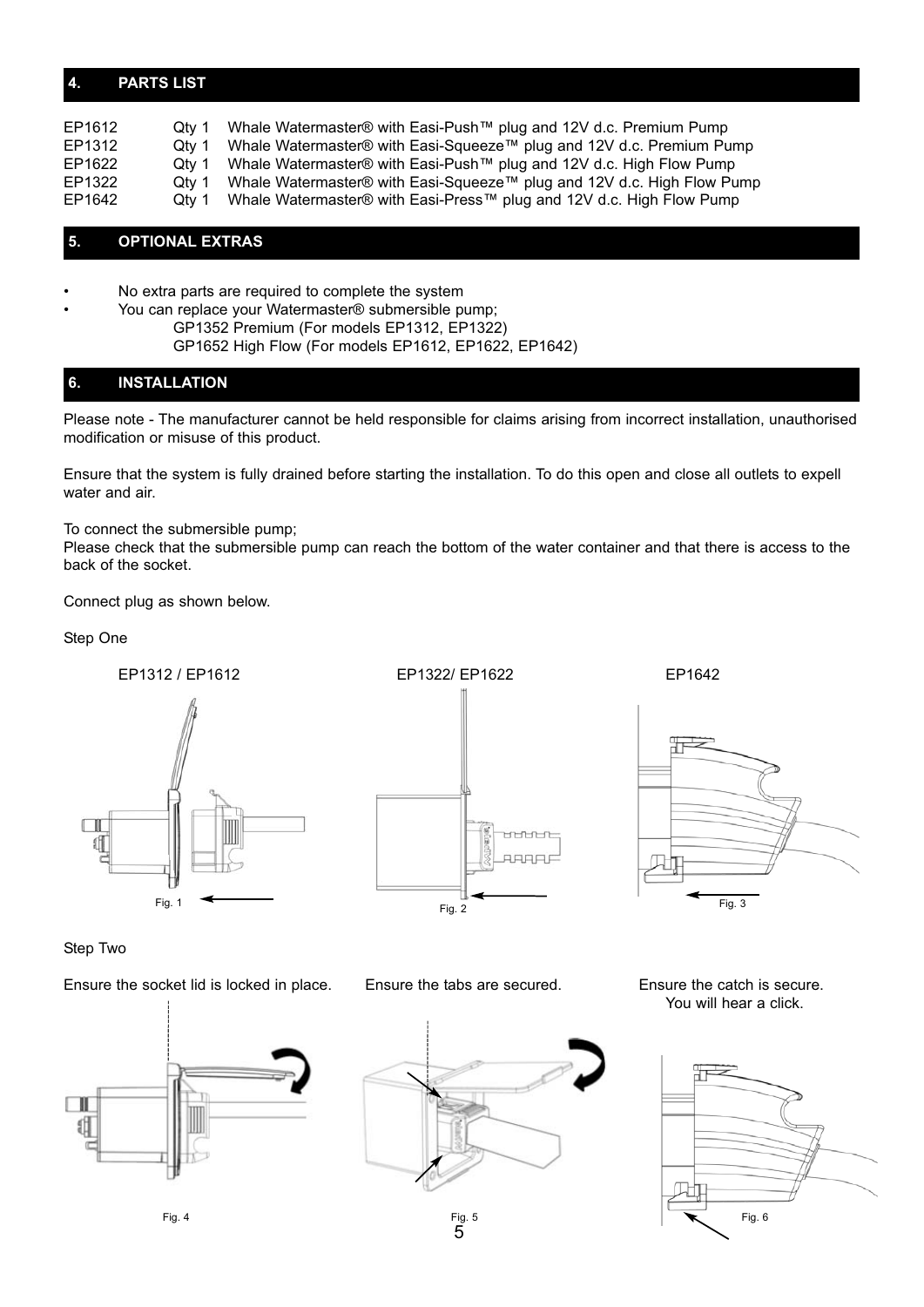To disconnect the submersible pump, release as shown:



Once the pump is removed, stow it in a clean, dry place and close the socket lid.

**Handy Tip:** When refilling your water container, the pump can be placed as shown;



#### **7. INSTRUCTIONS FOR PUMP STORAGE WHEN NOT IN USE**

The plug should always be removed from the external water socket before moving the caravan/motorhome and stowed in a clean, dry place.

# **8. MAINTENANCE**

The Watermaster Plug is designed to be service free. The Submersible Pump can be replaced if required. Premium - GP1352 High Flow - GP1652.

# **9. HELPFUL HINTS**

To obtain efficient running and maximum pump life, follow these easy steps:

- Ensure there is sufficient water in the container.
- Ensure maximum pumping period is not more than 15 minutes, continuous operation
- Ensure all hose connections are firm and watertight.
- Ensure the power supply is adequate. Low performance could result from a weak battery or
- reduced voltage due to undersized wiring (we recommend wiring should be a minimum thickness of 2.5mm<sup>2</sup>). • When replenishing the water supply, it is possible to create an air lock in the pump. As a result, the
- pump will run noisily and give no flow. To remedy, unplug from the socket while keeping the pump submerged to dislodge the air pocket in the pump. Also shaking the dual hose gently may dislodge the air pocket in the pump. Alternatively switch off pump at main panel, open a tap outlet and switch pump on again at the main panel.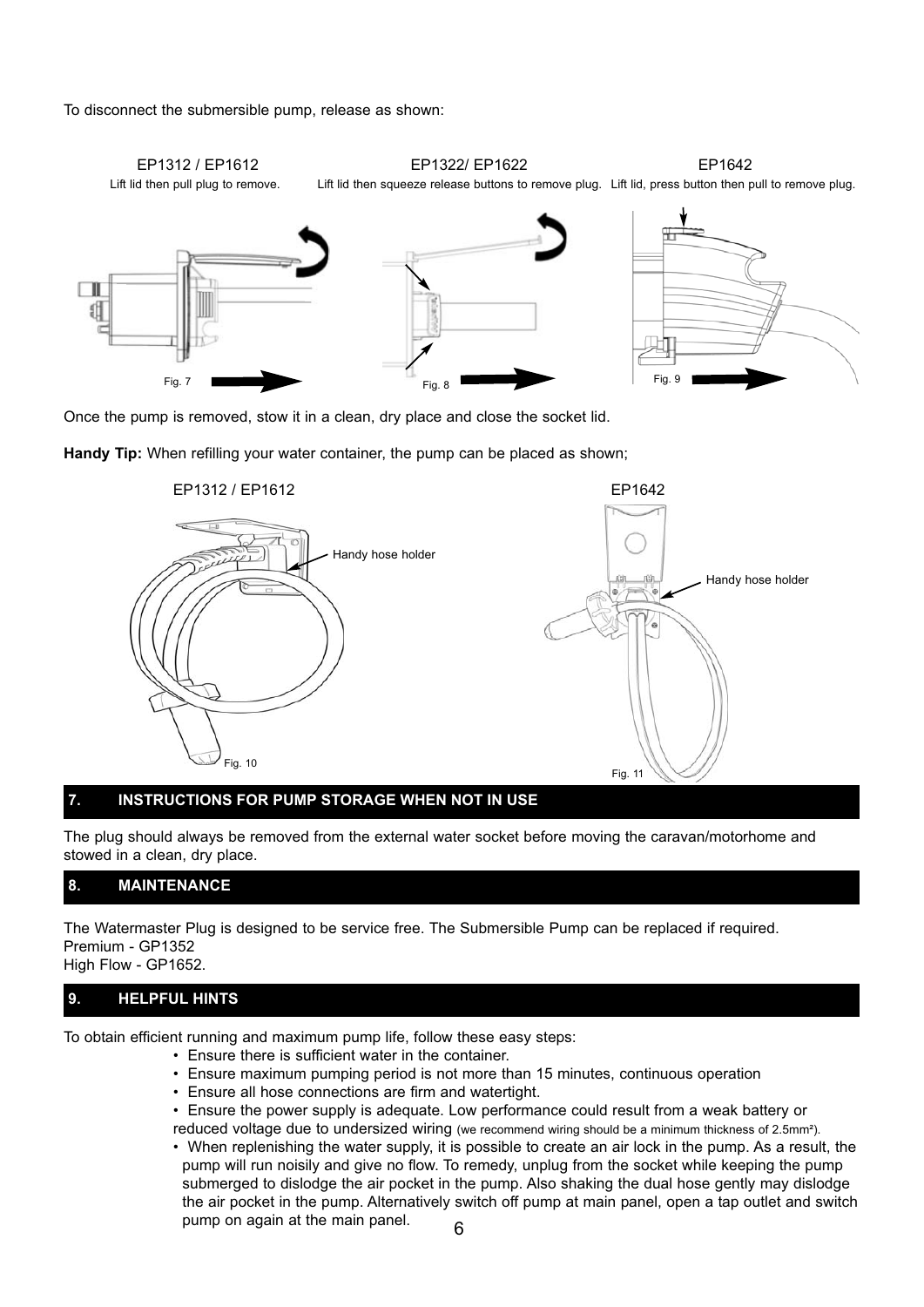# **10. TROUBLE SHOOTING**

| <b>PROBLEM</b>                                            | POSSIBLE SOLUTIONS                                                                                                                                                                                                                    |  |
|-----------------------------------------------------------|---------------------------------------------------------------------------------------------------------------------------------------------------------------------------------------------------------------------------------------|--|
| Pump will not run                                         | Check at least one tap is open                                                                                                                                                                                                        |  |
|                                                           | Check the battery condition                                                                                                                                                                                                           |  |
|                                                           | Check the mains isolator switch is on                                                                                                                                                                                                 |  |
|                                                           | Check the pump isolator switch is on                                                                                                                                                                                                  |  |
|                                                           | Check the contacts in the plug and socket are clean and making contact                                                                                                                                                                |  |
|                                                           | Check wiring connections                                                                                                                                                                                                              |  |
|                                                           | Check fuse (see fuse box)                                                                                                                                                                                                             |  |
|                                                           | Turn the pump isolation switch off and on again                                                                                                                                                                                       |  |
| The pump cycles on/off with<br>all taps and shower closed | Check for air or water leaks in taps and piping                                                                                                                                                                                       |  |
|                                                           | Check that the non return valve in socket is free from grit by pushing a suitable blunt object, for example a<br>ballpoint pen into the socket nipple against the non-return valve holding the valve open to dislodge trapped<br>grit |  |
|                                                           | Check within 1 year warranty. Contact retailer and replace pump                                                                                                                                                                       |  |
| Runs continuously and does not<br>stop after 30 seconds   | Check all connections in pipework                                                                                                                                                                                                     |  |

# **11. WINTERISING**

The Whale Watermaster Exterior Pump Range does not require any additional winterising. However it **must be** stored in clean dry place whien not in use.

For details of how to drain your water system for winter please visit www.whalepumps.com/rv

# **12. SERVICE SUPPORT DETAILS**

**For installation or serviceable parts advice please contact Whale**® **Customer Support:**

Tel: +44 (0)28 9127 0531 Fax: +44 (0)28 9146 6421

Email: info@whalepumps.com www.whalepumps.com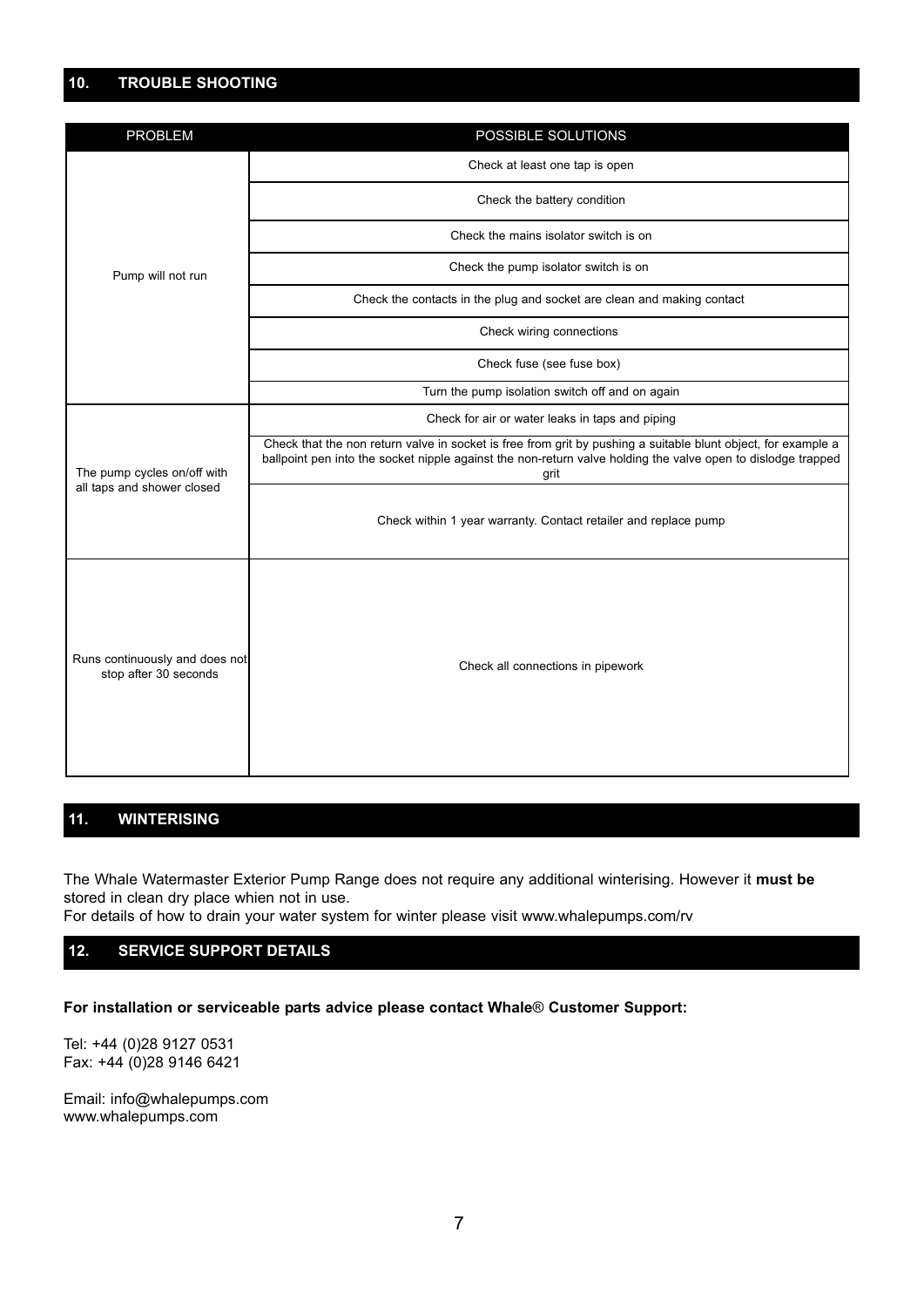#### **13. EU DECLARATION OF CONFORMITY, STANDARDS & APPROVALS**

Declaration no.: EU-753.133-000

| We the undersigned:                                          |                                                                     |  |
|--------------------------------------------------------------|---------------------------------------------------------------------|--|
| Name of manufacturer:                                        | Munster Simms Engineering Ltd                                       |  |
| Address:                                                     | 2 Enterprise Road, Bangor, BT19 7TA                                 |  |
| Country:                                                     | Northern Ireland                                                    |  |
|                                                              | Declare under our sole responsibility that the following apparatus: |  |
| Product description:                                         | Whale Watermaster Exterior Pump Range                               |  |
| Model name and no.:                                          | Whale Watermaster® with Easi-Press(TM) Plug EP1642                  |  |
| Brand name:                                                  | Whale(R)                                                            |  |
| Is in conformity with the following relevant EU Legislation: |                                                                     |  |

EMC directive 2004/108/EC

Based on the following harmonized standards: EN55014-1:2000 EMC Emissions EN55014-2:1997 EMC Immunity And therefore complies with the essential requirements of those directives.

Additional information: Technical file number: TF-753.133-000 Location of technical file: Munster Simms Engineering Ltd, 2 & 2A Enterprise Road, Belfast, BT19 7TA Year mark first applied: 2014 Limitations of use: For use with Truma Ultraflow Compact and Ultraflow Filter Housings only

Name and position of person binding the manufacturer or authorised representative:

Signature:

12. 8. 17 Josland.

Name: Stanley McFarland Function: Group Technical Director

Date of Issue: April 2014 CE marked

Location: Munster Simms Engineering Ltd 2 Enterprise Road , Belfast, BT19 7TA